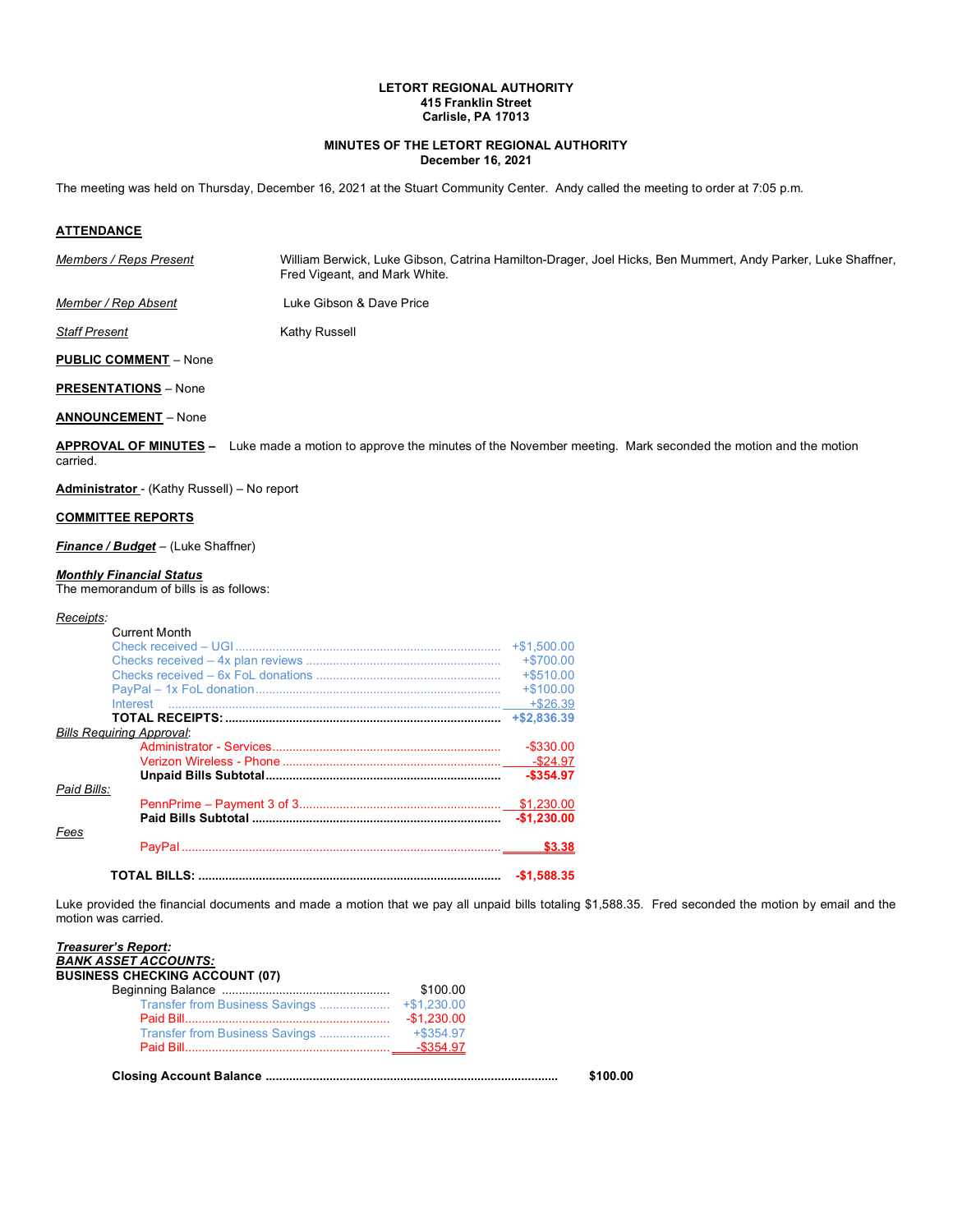| <b>BUSINESS SAVINGS ACCOUNT (00) GENERAL FUND</b>                                               |               |            |  |
|-------------------------------------------------------------------------------------------------|---------------|------------|--|
|                                                                                                 | \$28,310.93   |            |  |
|                                                                                                 | $+ $1,600.00$ |            |  |
|                                                                                                 | $+ $2.39$     |            |  |
|                                                                                                 |               |            |  |
|                                                                                                 |               |            |  |
|                                                                                                 |               |            |  |
|                                                                                                 |               |            |  |
|                                                                                                 |               |            |  |
|                                                                                                 |               |            |  |
| BUSINESS MONEY MARKET SAVINGS, FRIENDS OF THE LETORT                                            |               |            |  |
|                                                                                                 |               |            |  |
| $\textbf{Interest}.\textcolor{red}{\textbf{50.86}} \textbf{+}\textcolor{red}{\$} \textbf{0.86}$ |               |            |  |
|                                                                                                 |               |            |  |
|                                                                                                 |               |            |  |
|                                                                                                 |               |            |  |
| <b>BUSINESS SUPPLEMENTAL SAVINGS, RESTRICTED FUND -01</b>                                       |               |            |  |
|                                                                                                 |               |            |  |
|                                                                                                 |               |            |  |
|                                                                                                 |               | \$100.24   |  |
|                                                                                                 |               |            |  |
| CERTIFICATE OF DEPOSIT #40 (25 Month) (Matures 2/17/23)                                         |               |            |  |
|                                                                                                 |               |            |  |
| Interest                                                                                        | $-$ +\$2.52   |            |  |
|                                                                                                 |               | \$5,596.09 |  |
|                                                                                                 |               |            |  |
| CERTIFICATE OF DEPOSIT #41 (25 Month) (Matures 8/17/22)                                         |               |            |  |
|                                                                                                 |               |            |  |
|                                                                                                 |               |            |  |
|                                                                                                 |               | \$5,443.85 |  |
|                                                                                                 |               |            |  |
| CERTIFICATE OF DEPOSIT #49 (15 Month) (Matures 1/3/22)                                          |               |            |  |
|                                                                                                 |               |            |  |
|                                                                                                 |               |            |  |
|                                                                                                 |               | \$5,280.00 |  |
|                                                                                                 |               |            |  |
| CERTIFICATE OF DEPOSIT #50 (25 Month) (Matures 05/20/21)                                        |               |            |  |
|                                                                                                 |               |            |  |
|                                                                                                 |               |            |  |
|                                                                                                 |               | \$5,543.75 |  |
| CERTIFICATE OF DEPOSIT #51 (29 Month) (Matures 03/19/22)                                        |               |            |  |
|                                                                                                 |               |            |  |
|                                                                                                 |               |            |  |
|                                                                                                 |               | \$5,571.69 |  |
|                                                                                                 |               |            |  |
|                                                                                                 |               |            |  |
|                                                                                                 |               |            |  |

- Financial Summary As noted
- Budget Report As noted
	- $\sim$  Luke will add a new line item to the budget for settlements.
	- o Andy commented that we are under budget for trail maintenance. We will need to do more work on the trail.

## *Friends of Letort* – *Mark White* –

- Database of Friends for Volunteer Opportunities We continue to build and update this list.
- 2021 Fund Raising Appeal We have begun to receive funds from the appeal letter. Total received so far is \$610.00.

## *Grants* – *Andy Parker*

- Rotary club grant (Spring Garden Parking)
	- o The Rotary Club provided a format that they want to have followed for this grant.
	- o Ben has submitted documents that will be forwarded to the district.
- Faulkner?
	- o We are trying to come up with a project that Faulkner can fund possibly printing of the new trail maps.
- NMT ARPA funds
	- o Andy submitted a Subrecipient Agreement to South Middleton Township along with a letter.
	- o John at SMT accepted an will be forwarding \$5,000 to us \$2,000 from NMT and \$3,000 from the ARPA funds.

#### *Audit* – Joel Hicks

.

• Joel will review the agreement received for the 2022 audit and make sure the proposal is in line with our budget.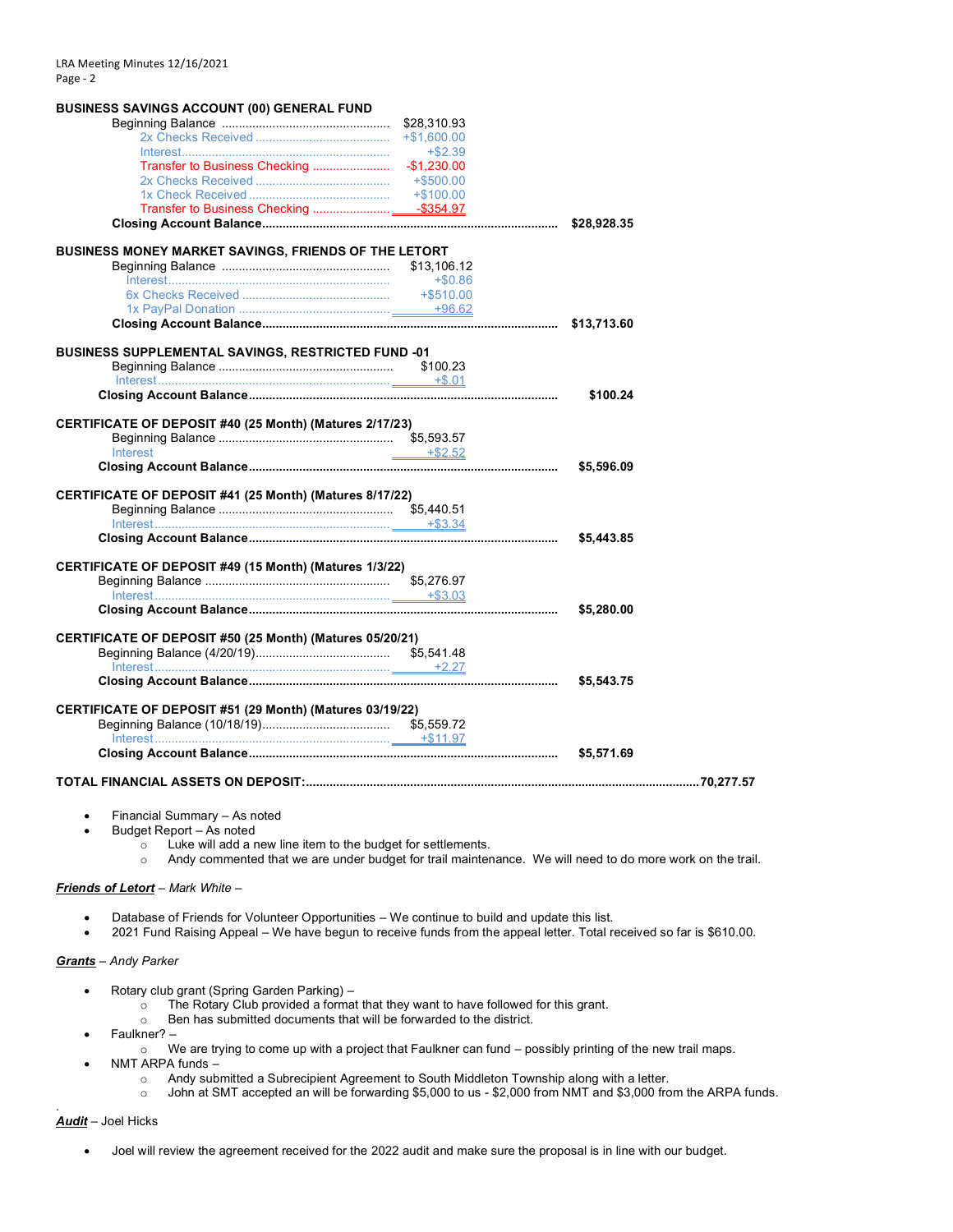## *Information and Education* **–** Fred Vigeant

- Recent press releases and Facebook updates Fred continues to post notices.
- Next Door No report
- Web hosting No report

## *Nature Trail* – Ben Mummert

- Trail vegetation management
	- o Ben has a volunteer who is taking pictures along the trail.
	- $\circ$  The South Middleton Township has been asked to remove/shred bushes along the trail.
		- Ben will mark the bushes that are to be removed.
	- Plaques for map boxes Andy to install the plaques in the near future.
- Trail extension ROW and Trail opening
	- o Andy will set up a virtual meeting with SMT to discuss this matter.
	- Andy will send out an email with potential dates for this meeting.
	- Meeting with Union Quarry Parking solutions trail maintenance materials –
- Andy and Ben will meet to discuss options then a meeting will be scheduled with Union Quarry.
- Spring Garden trailhead Parking
	- $\overrightarrow{0}$  Andy has submitted the License Agreement to the PA Conservancy.
	- o The License Agreement for the Trail extension has not been sent.
	- o Ben reported that PPL will donate showy meadow mix for each homerun hit by the Harrisburg Senators.

## *Long-Range Planning & Easements* – Andy Parker

- Cumberland Conservation Collaborative (Bill/Ben) Meeting 12/13 at 6:00
	- o The CCC will be taking on a larger advocacy role in the county
	- o Rick Riveno will b e stepping down from his position.
	- $\circ$  They will be hiring a intern to handle mediation, website, and social media matters.
	- UGI Easement update Planning for spring persimmon planting.
- o We need to determine the size and placement of the persimmons trees that will be replacing those cut down by PPL.
- Parker Spring vegetation management
- $\circ$  \we need to do a winter inventory on what kind of vegetation management would be appropriate.
- Inventory and inspect LRA easements and properties winter 2021/2022 (notify property owners) –
- Luke composed a list of eight property owners involved in our easements.
	- o Andy has drafted a letter to these property owners outlining our intensions to inspect our easement in compliance with the easement agreement.

# *Stream Ecology* - *William Berwick*

- ALLARM report and analysis (Ginny)
	- o Several locations tested with high nitrates.

## *Project Review* - *Andy Parker*

- IOS (between Trindle and Lisburn Roads) SMT Andy will complete his review of this plan with his comments. No storm water management reports were received.
- Cumberland Crossing Expansion SMT Andy will complete his review of this plan with his comments. No storm water management reports were received.
- IOS 25 Lisburn Road SMT Andy will complete his review of this plan with his comments. No storm water management reports were received.
- 20 Roadway Drive MT Andy will complete his review of this plan with his comments. No storm water management reports were received.

## **OLD BUSINESS**:

- Board Vacancy North Middleton Township (1) and Carlisle Borough (Bill's term expires 12/21)
- Insurance Renewal proposal received (past due payment paid)
- New Trail Maps update map and brochure
	- o Kathy will contact Rowe's Printing to see if they have a PDF of our last trail map/brochure.
	- o Andy will check with a co-worker to see if he will be able to update the map.
	- o Ben would like to see better signage and/or sidewalk stencils added between Goodyear Park and the Lamberton Middle School.
- Crawfoot Award Herb Weigl
	- Andy and Kathy will work together to come up with a certificate and plaque.

## **NEW BUSINESS**:

- Changing By-laws Quorum
	- o Ben made a motion to revise the by-laws (ARTICLE IV MEETINGS / Section 4. Quorum) to read as follows: "*At all meetings of the Board will need more than 50% of the members to constitute a quorum for the purpose of transacting business; votes on tabled issue items will still require 50% plus one."* Mark seconded the motion and the motion carried.
- Board Officer Nomination Committee
	- Catrina presented a slate of officers for 2022 and made a motion to accept this slate.:
		- Andy Parker Chairman